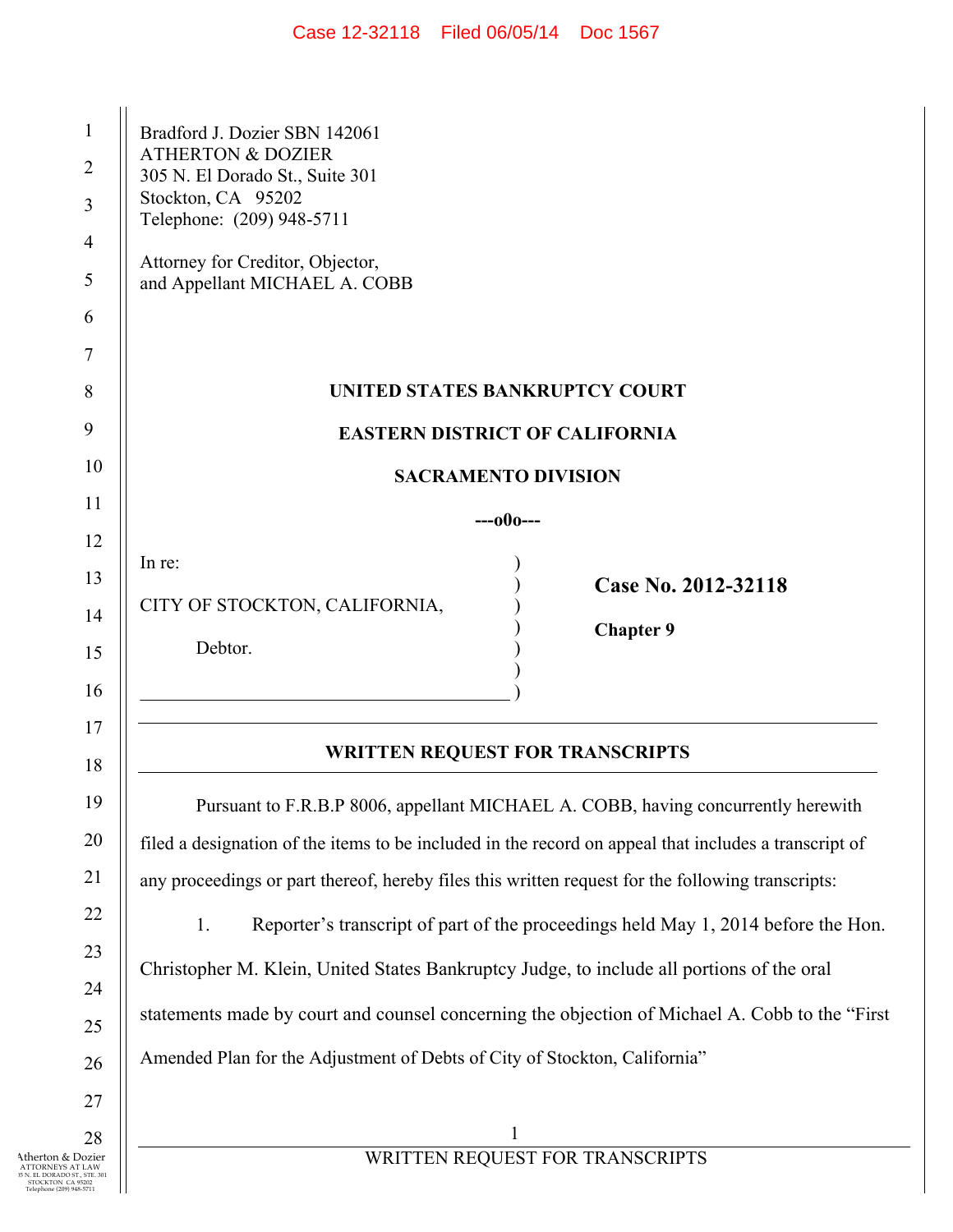| $\mathbf{1}$                                                                                                            | 2.                                                                                                 |
|-------------------------------------------------------------------------------------------------------------------------|----------------------------------------------------------------------------------------------------|
| $\overline{2}$                                                                                                          | Reporter's transcript of part of the proceedings held May 7, 2014 before the Hon.                  |
| $\mathfrak{Z}$                                                                                                          | Christopher M. Klein, United States Bankruptcy Judge, to include all portions of the oral          |
|                                                                                                                         | statements made by court and counsel concerning the objection of Michael A. Cobb to the "First     |
| $\overline{4}$                                                                                                          | Amended Plan for the Adjustment of Debts of City of Stockton, California                           |
| $\sqrt{5}$                                                                                                              |                                                                                                    |
| 6                                                                                                                       |                                                                                                    |
| $\boldsymbol{7}$                                                                                                        | Appellant MICHAEL A. COBB has further delivered this request to the reporter(s) present            |
| $\,8\,$                                                                                                                 | at the above-designated proceedings and made satisfactory arrangements for payment of the costs of |
| 9                                                                                                                       | said transcripts.                                                                                  |
| 10                                                                                                                      |                                                                                                    |
| 11                                                                                                                      | Dated: June 5, 2014                                                                                |
| 12                                                                                                                      | <b>ATHERTON &amp; DOZIER</b>                                                                       |
| 13                                                                                                                      |                                                                                                    |
| 14                                                                                                                      | <b>/s/ Bradford J. Dozier</b><br>Bradford J. Dozier                                                |
| 15                                                                                                                      | Attorney for Creditor, Objector, and                                                               |
| 16                                                                                                                      | Appellant MICHAEL A. COBB                                                                          |
| 17                                                                                                                      |                                                                                                    |
| 18                                                                                                                      |                                                                                                    |
| 19                                                                                                                      |                                                                                                    |
| 20                                                                                                                      |                                                                                                    |
| 21                                                                                                                      |                                                                                                    |
| 22                                                                                                                      |                                                                                                    |
| 23                                                                                                                      |                                                                                                    |
| 24                                                                                                                      |                                                                                                    |
| 25                                                                                                                      |                                                                                                    |
| 26                                                                                                                      |                                                                                                    |
| 27                                                                                                                      |                                                                                                    |
| 28                                                                                                                      | 2                                                                                                  |
| Atherton & Dozier<br>ATTORNEYS AT LAW<br>15 N. EL DORADO ST., STE. 301<br>STOCKTON CA 95202<br>Telephone (209) 948-5711 | WRITTEN REQUEST FOR TRANSCRIPTS                                                                    |